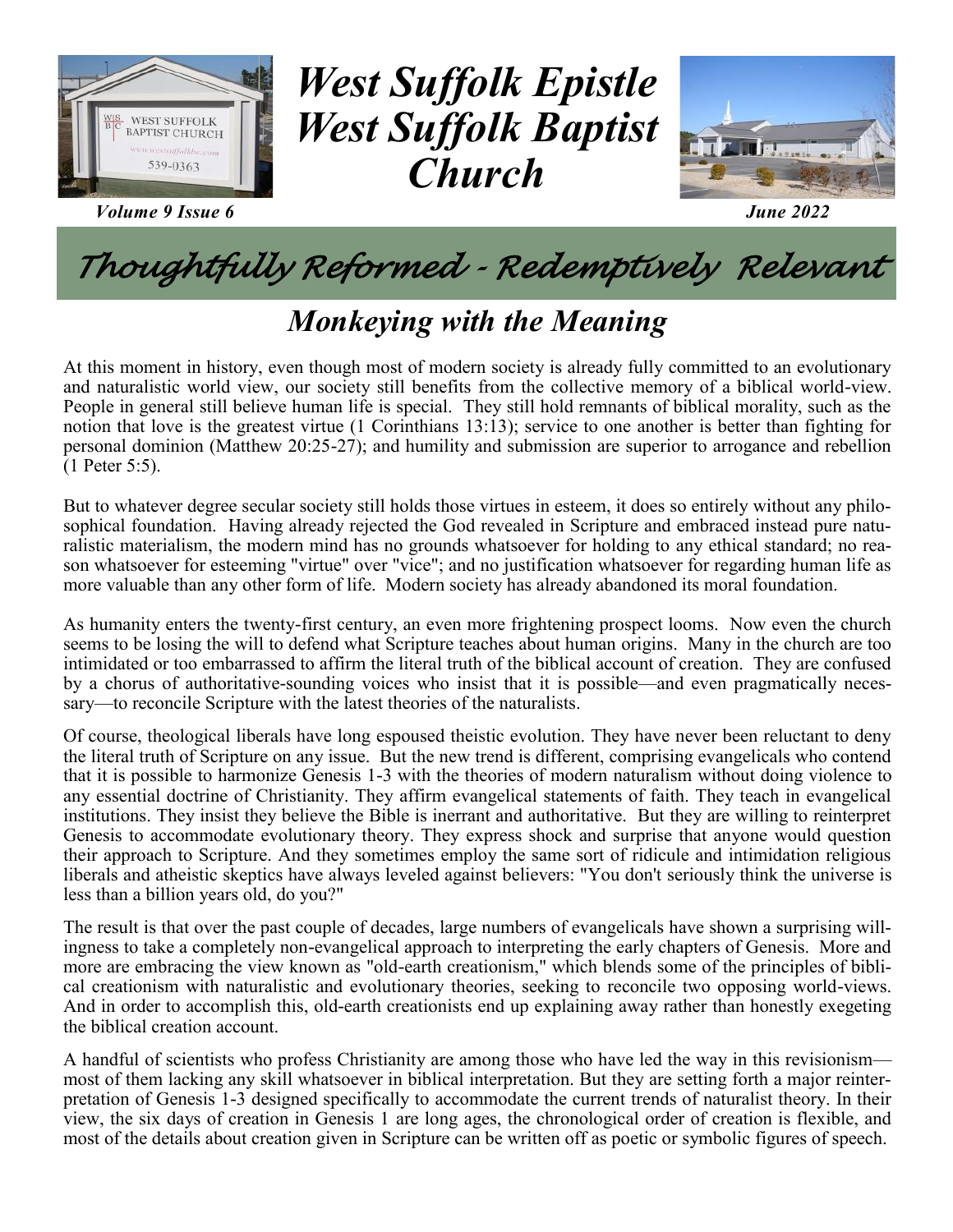



*Monkeying with the Meaning*

*Continued from Page 1*

Many who should know better—pastors and Christian leaders who defend the faith against false teachings all the time—have been tempted to give up the battle for the opening chapters of Genesis.

An evangelical pastor recently approached me after I preached. He was confused and intimidated by several books he had read—all written by ostensibly evangelical authors—yet all arguing that the earth is billions of years old. These authors treat most of the evolutionists' theories as indisputable scientific fact. And in some cases they wield scientific or academic credentials that intimidate readers into thinking their views are the result of superior expertise, rather than naturalistic presuppositions they have brought to the biblical text. This pastor asked if I believed it possible that the first three chapters of Genesis might really be just a series of literary devices—a poetic saga giving the "spiritual" meaning of what actually occurred through billions of years of evolution.

I answered unapologetically: No, I do not. I am convinced that Genesis 1-3 ought to be taken at face value as the divinely revealed history of creation. Nothing about the Genesis text itself suggests that the biblical creation account is merely symbolic, poetic, allegorical, or mythical. The main thrust of the passage simply cannot be reconciled with the notion that "creation" occurred via natural evolutionary processes over long periods of time. And I don't believe a faithful handling of the biblical text, by any acceptable principles of hermeneutics, can possibly reconcile those chapters with the theory of evolution or any of the other allegedly scientific theories about the origin of the universe.

Furthermore, much like the philosophical and moral chaos that results from naturalism, all sorts of theological mischief ensues when we reject or compromise the literal truth of the biblical account of creation and the fall of Adam. *~ Dr. John MacArthur*

### *Causing Little One's to Stumble*

Our little ones watch us and listen to us. They are quick to notice inconsistencies in speech and behavior. Have they ever heard their parents, pastor, or other Christian adults say one thing to them about the kind of behavior and speech God requires, only to witness these same adults contradicting what they claim to believe in their own speech and behavior? Is our speech and behavior breeding in our own children disillusionment and doubt in the veracity of Christianity?

According to numerous polls, many children of believers in Europe and North America are leaving the church once they reach young adulthood. Older Christians do not need polls to tell them this. It is evident in the pews. When we think about the reasons why, we often start by pointing outward—to the influences of the world on our children. It's Hollywood's fault. It's the schools' fault. It's his fault. It's her fault. Many external things certainly are contributing factors, but how often do we stop pointing at others and look at ourselves to ask whether we have said and done things that have caused these little ones to stumble? Is any of it our fault?

Our little ones watch us and listen to us. They are quick to notice inconsistencies in speech and behavior. Have they ever heard their parents, pastor, or other Christian adults say one thing to them about the kind of behavior and speech God requires, only to witness these same adults contradicting what they claim to believe in their own speech and behavior?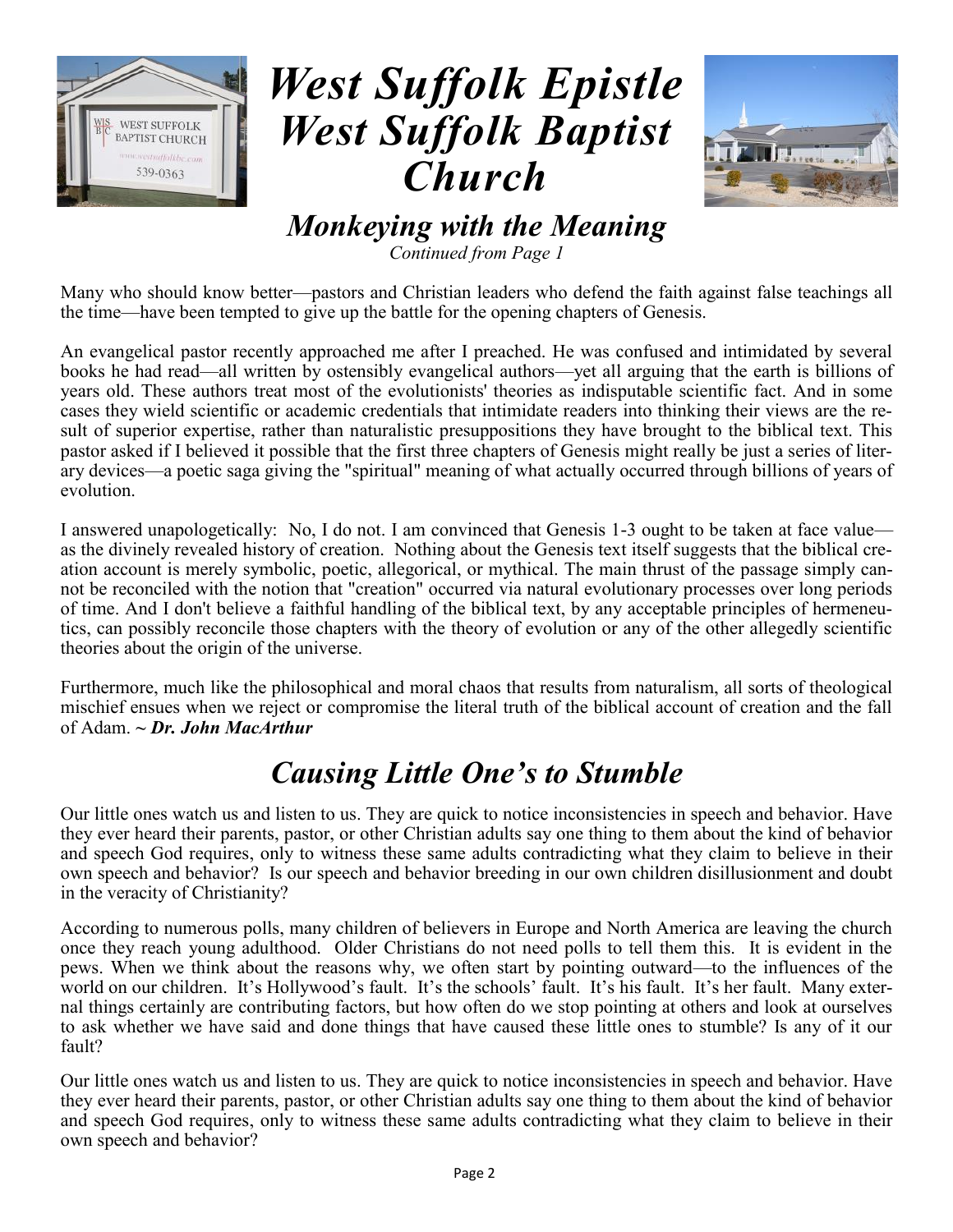



*Causing Little One's to Stumble*

*Continued from Page 2*

Is our speech and behavior breeding in our own children disillusionment and doubt in the veracity of Christianity?

What about when our little ones go online? We know there is all manner of toxic and sinful material being produced by non-Christians online, and we warn about the danger of children being exposed to those things. But do we ever consider the danger of young Christians being exposed to the behavior of other Christians online? What happens when they witness hypocritical behavior there? How often do these little ones observe online the Christian adults they respect engaging in slander, gossip, backbiting, dishonesty, cursing, lying, grumbling, and mocking?

Additionally, what do our little ones think when they witness behavior that would indicate to any rational observer that we are passionate about everything but Jesus? What are we communicating to our little ones when we are willing to go on and on about our favorite sports team, our favorite political candidate, our favorite singer, movie, television show, video game, etc. and yet say hardly a word to anyone about Jesus? What does that tell these little ones about what we truly love with all of our heart, soul, and mind? Does it suggest to them that deep down we do not really believe what we say we believe and what we say we want them to believe?

Perhaps one reason so many children of believers are no longer following Christ is that they are simply following in our footsteps. *~ Dr. Keith Mathison*

### *The Moment of Truth: Its Rejection*

Today, it is often said, "I have my truth, and you have your truth." Our generation likes to deny absolute truth, saying that something can be true for one person but not true for someone else. This view is not new. In John 18, our Lord stood trial before Pilate. It was the day before His crucifixion, and He would soon be sentenced to death. But before Pilate gives the final verdict, we read this conversation:

Jesus answered*, "My kingdom is not of this world. If My kingdom were of this world, then My servants would be fighting so that I would not be handed over to the Jews; but as it is, My kingdom is not of this realm."* Therefore Pilate said to Him, *"So You are a king?"* Jesus answered, *"You say correctly that I am a king. For this I have been born, and for this I have come into the world, to testify to the truth. Everyone who is of the truth hears My voice."* Pilate said to Him, *"What is truth?" (John 18:36–38a)* 

Pilate, standing before the Lord Jesus Christ, who is truth incarnate, voices an age-old question. But it is not an honest question from one searching to know the truth. Rather, it is a defiant denunciation of the truth. It is spoken with a tone of derision. It is dismissive. It is spoken with contempt. This response is asserted mockingly by Pilate. It is a disparaging chide, dripping with sarcasm. It is a caustic rebuttal, intended to belittle the notion that there is any such thing in this world as a truth claim. This is a barbed jab by Pilate into the ribs of the Lord Jesus Christ, meant to deflate Him and denigrate any notion that Jesus could claim to know and speak the truth. Pilate objects to the very idea of an exclusive truth claim.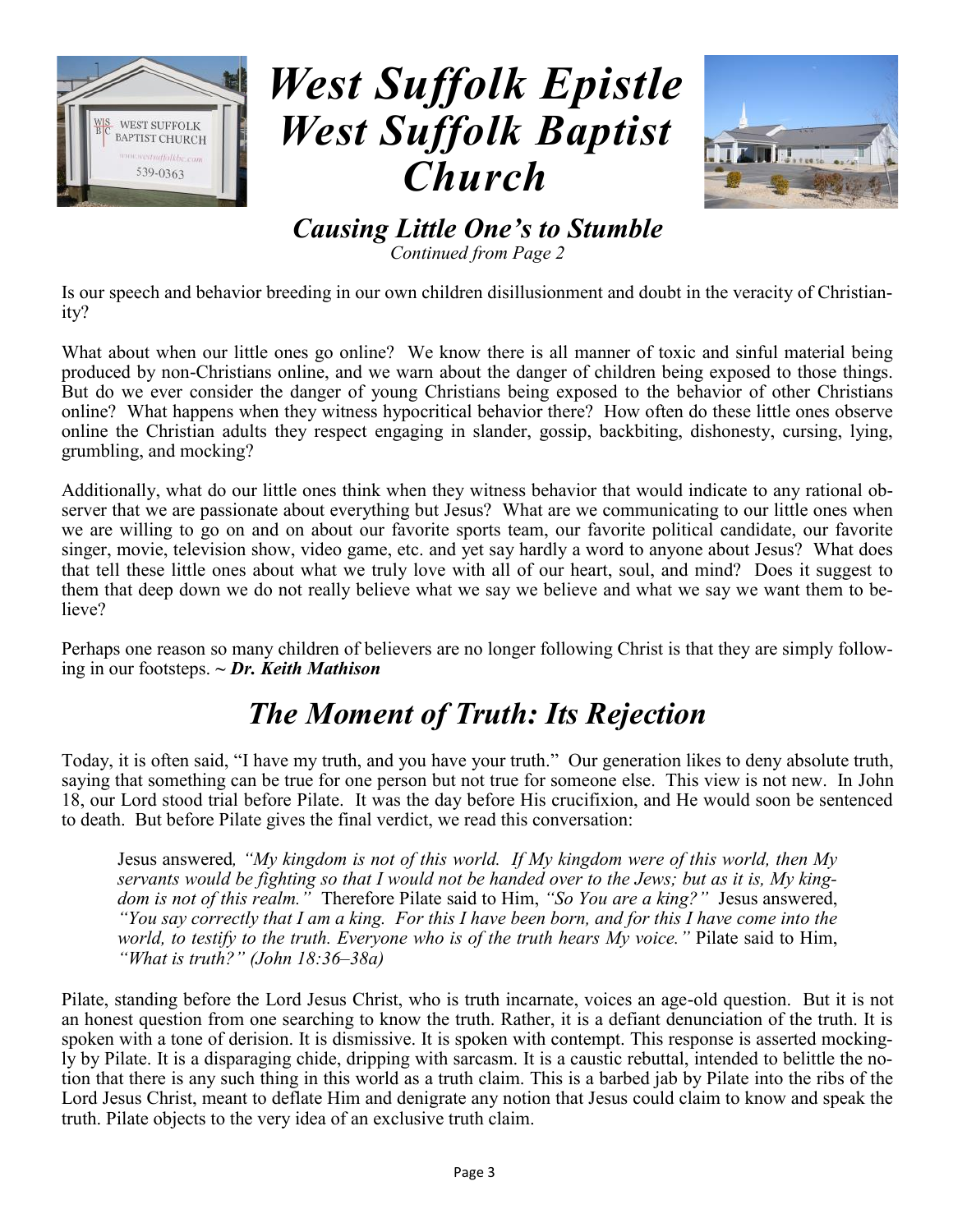



### *The Moment of Truth: Its Rejection*

*Continued from Page 3*

This question has echoed down the centuries and corridors of time, and it is growing louder and louder today. In this very generation in which we live, we hear this malignant mantra: "What is truth?"

The spirit of Pilate lives in our day. The spirit of Pilate is alive and well on college campuses. It sits in the halls of our government and legislates our moral code. It reigns in our media. It teaches in many of our seminaries. It stands in pulpits today. We live in a culture that is defiant of any notion of truth. We live in a day that not only denies truth, but is against truth. This is an age that is tolerant of anything and anyone except one who claims to know the truth.

#### **What Is Truth?**

We are surrounded on every side in this culture by the question "What is truth?" This is really the mother of all sins. It is a deliberate setting aside and an intentional rejection of the truth of God.

This is the way it was in the very beginning. In Genesis 3, Satan the serpent slithered on to the pages of human history, and he came to launch an attack on the truth. He said, "Did God actually say, 'You shall not eat of any tree in the garden'?" Satan knew very well what God had said, but he came to call God's words into question to dismiss the truth of God. The original sin was a rejection of the truth—a rejection of God's way. Man chose to go his own way, to decide for himself what is true, to make his own choices in defiance of the truth.

Romans 1:18 says, "For the wrath of God is revealed from heaven against all ungodliness and unrighteousness of men who suppress the truth in unrighteousness." Every generation—and every person—suppresses the truth about God, apart from being born of the truth. This tendency is inherent within man, part of the radical corruption and total depravity in human nature. A few verses later, in Romans 1:25, we read how people exchange the truth of God for a lie. That is the hour in which we live. We live in a culture that has exchanged the truth of God for a lie and has suppressed the truth. This is the demise of any life, it is the departure of any denomination, it is the destruction of any nation, and the disintegration of any society—it begins with the rejection of truth.

Nowhere is this more clearly seen than with our college students, who attend universities that, in many cases, intend to undermine the truth. A recent survey bears this out. Of those surveyed, sixty-four percent of adults age thirty-six and over said there are no moral absolutes. And only twenty-two percent said there are any moral absolutes. But among respondents who are 18-25 years old, the percentage of those who reject moral absolutes increased to 75%. They have no moral compass because they have rejected the truth. And then when the survey was conducted with teenagers, the number jumped again. Eighty-three percent of teenagers said morality and truth depend upon one's individual preference and upon the circumstances. The younger you are, the more you embrace the statement that there is no absolute truth today.

Men and women of our day are increasingly given to this idea: the only absolute is that there are no absolutes the only truth is that there is no truth. The only intolerance is the intolerance of intolerance. All this gives popularity today to the approval of such things as abortion, homosexuality, euthanasia, pornography, and all kinds of lewd behavior. It is all traced back to this point of departure: the rejection of the truth.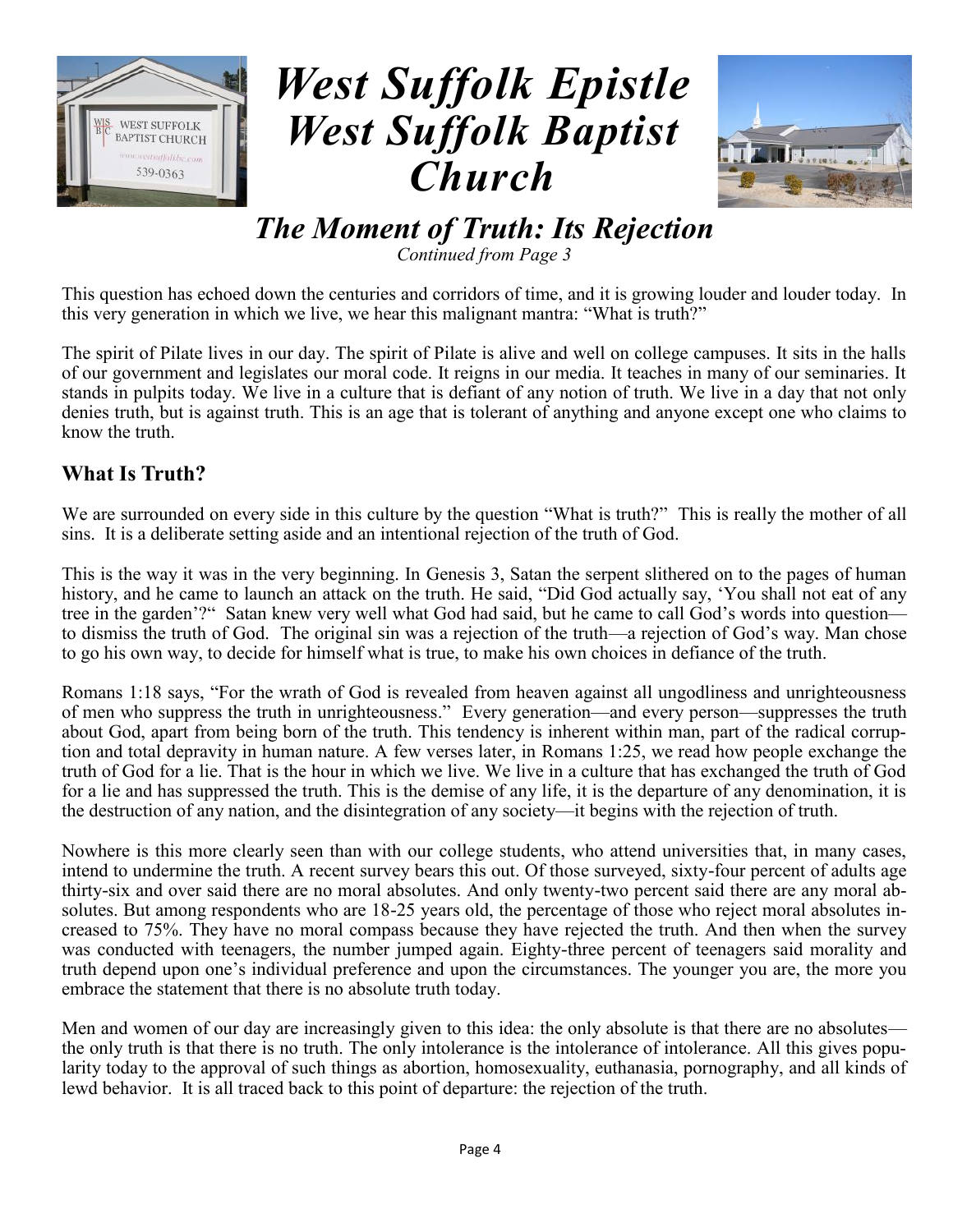



*The Moment of Truth: Its Rejection*

*Continued from Page 4*

We see it everywhere today. Humanism says man is the truth; pragmatism says whatever works is the truth; pluralism says everyone has a piece of the truth; relativism says each situation determines the truth; mysticism says intuition is the truth; skepticism says no one can know the truth; hedonism says whatever feels good is the truth; existentialism says self-determination is the truth; secularism says this present world is the truth; positivism says whatever man confesses is the truth. This is the world in which we live: the rejection of the truth. *~ Dr. Steven J. Lawson*

### *The Means of Persevering Grace*

Until the Arminian controversy in the Netherlands in the early seventeenth century, Calvinism did not have five points. Calvinism summarized itself in its great confessions and catechisms and never thought to reduce itself to five points. The Arminians, however, had five attacks on Reformed teaching, which they summarized in 1610. On the fifth point they wrote, in part:

But whether they [those incorporated into Jesus Christ] can through negligence fall away from the first principle of their life in Christ, again embrace the present world, depart from the pure doctrine once given to them, lose the good conscience, and neglect grace, must first be more carefully determined from the Holy Scriptures. The Arminians in 1610 were uncertain about the doctrine of perseverance. But in the years that followed they increasingly taught that the truly regenerate could fall from grace and be lost.

Clearly the Arminians feared that the doctrine of perseverance would make Christians negligent, lazy, and selfindulgent. They saw the teaching as mechanical and automatic. They seemed to imagine that the Reformed taught that the Christian life was like a train running downhill. Just get it started, and it will easily run on its own momentum without any further effort. (Their fears may seem to be substantiated by the unreformed teaching of some today that Christians are in a state of "once saved, always saved"—no matter what they do.)

The great Synod of Dort (1618–1619) answered the Arminian doubts and fears clearly and helpfully. It reminded all Christians that God does indeed so preserve His own that they will not fall from grace. But He preserves them through the means that He has appointed, and, by His Spirit, He ensures that they make good use of those means.

The Canons of the Synod of Dort take up the subject of perseverance in their fifth head of doctrine. In fifteen articles, the fifth head of doctrine presents a remarkable biblical and pastoral statement of the Reformed teaching. It begins by recognizing that sin remains a problem in the life of regenerate Christians. Since sin is a daily problem and affects even our best works, we must daily turn to God anew: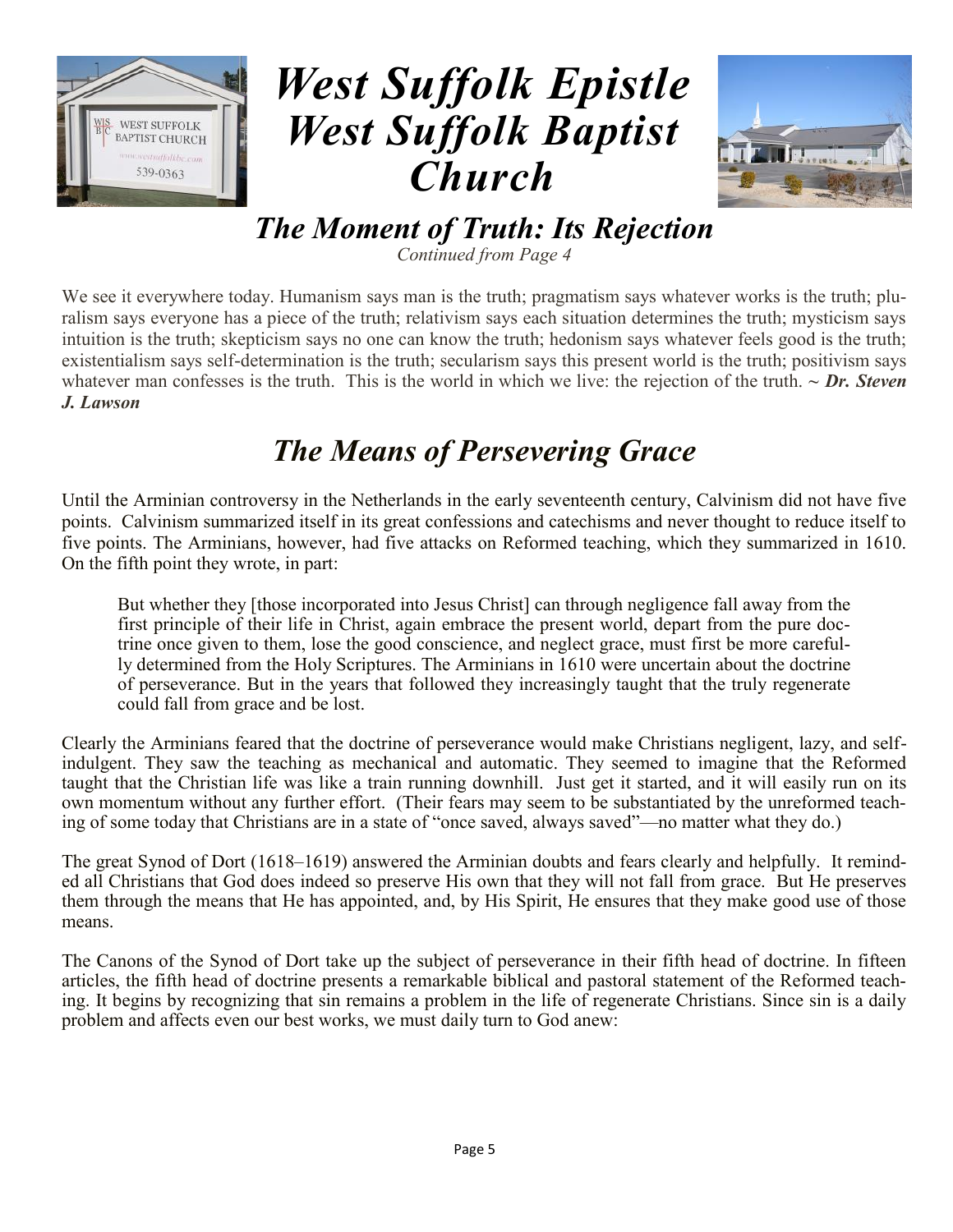



#### *The Means of Persevering Grace*

*Continued from Page 5*

These [sins] are to them [Christians] a perpetual reason to humiliate themselves before God and to flee for refuge to Christ crucified; to mortify the flesh more and more by the spirit of prayer and by holy exercises of piety; and to press forward to the goal of perfection, until at length, delivered from this body of death, they shall reign with the Lamb of God in heaven. (Article 2) Here is clearly no mechanical, or automatic, sense of preservation. Human responsibility and active turning to God are upheld as the fruit of the grace of God.

We see here, right at the opening of the fifth head of doctrine, how important means are to persevering in the faith. The Canons mention here first the cultivation of humility and faith in the Christian life. We dare not be a proud people, as if we had accomplished much by our own strength. But we must recognize our weaknesses and look away from ourselves to Christ. One of the key means of cultivating humility is prayer. In prayer, we acknowledge that God is the source of all strength and hope in our lives. Article 2 also encourages "holy exercises of piety" in addition to prayer. Here the stress falls on reading the Bible and engaging faithfully in worship with fellow believers.

The Canons recognize that even the regenerate, left to themselves and their own strength, would not persevere. Only the faithful, persevering grace of God can uphold the regenerate as they face the temptations of sin.

The Canons go on to recognize that God's saints can fall into terrible sins of which David, the adulterer and murderer, and Peter, the denier of Christ, are very clear examples. Such terrible sins bring with them some terrible consequences:

By such enormous sins, however, they very highly offend God, incur a deadly guilt, grieve the Holy Spirit, interrupt the exercise of faith, very grievously wound their consciences, and sometimes for a while lose the sense of God's favor, until, when they change their course by serious repentance, the light of God's fatherly countenance again shines upon them. (Article 5) Here again we see how very personal is the relationship between the believer and his God in true Reformed theology. This article also shows that the doctrine of perseverance in no way encourages an indifference to sin. The commitment to the serious pursuit of holiness is a central tenet of Reformed Christianity. A key verse historically for the Reformed is Ephesians 5:15: "Look carefully then how you walk, not as unwise but as wise."

Article 7 explains something of the way in which God operates in preserving His own:

By His Word and Spirit He certainly and effectually renews them to repentance, to a sincere and godly sorrow for their sins, that they may seek and obtain remission in the blood of the Mediator, may again experience the favor of a reconciled God, through faith adore His mercies, and henceforward more diligently work out their own salvation with fear and trembling. Here the Canons emphasize that God the Holy Spirit works through and with His Word to create and sustain repentance and faith in His people. Repentance and faith are the foundations of Christian living. Faith trusts in Christ for justification and the foundation of sanctification. Faith for sanctification leads to repentance and a whole new life lived out in Christ.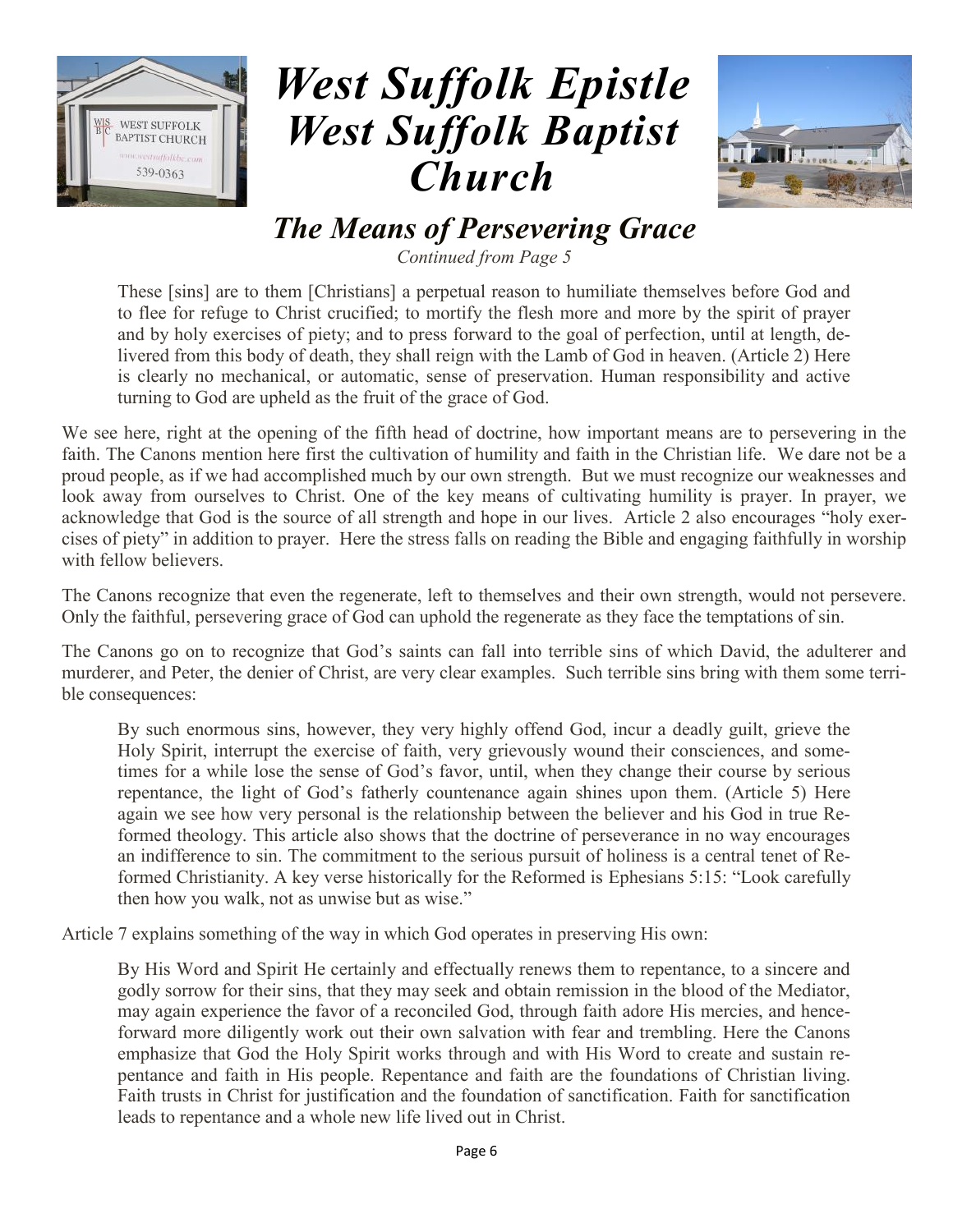



#### *The Means of Persevering Grace*

*Continued from Page 6*

Next, the Canons discuss in some detail the assurance Christians may have that they will persevere in faith by the grace of God and the great blessing that such assurance affords. Again, responding to the fears of the Arminians that such assurance will produce spiritual laziness and indifference, article 12 states:

The certainty of perseverance is so far from exciting in believers a spirit of pride, or of rendering them carnally secure, that on the contrary it is the real source of humility, filial reverence, true piety, patience in every tribulation, fervent prayers, constancy in suffering and in confessing the truth, and of solid rejoicing in God. Here we see the sturdy realism of Calvinism about the Christian life. Life has its great joys, but it also has its many sorrows, some resulting from the consequences of our personal sins and some resulting from the misery of this fallen world. But God strengthens us in patience and constancy in every circumstance.

Article 14 turns even more pointedly to the subject of the means of perseverance in the Christian life than was done in the earlier articles.

And as it has pleased God, by the preaching of the gospel, to begin this work of grace in us, so He preserves, continues, and perfects it by the hearing and reading of His Word, by meditation thereon, and by the exhortations, threatenings, and promises thereof, and by the use of the sacraments.

The focus in this article is on the Word of the God and the sacraments. The Word of God helps to preserve us in the faith as we hear it preached, as we read it in church and privately, and as we meditate upon it. The article highlights what we will find in the Scriptures when we hear, read, and meditate on them. *First*, we will find exhortations. The Bible calls us to live the faithful Christian life and instructs us in the character of that life. *Second*, we will find threatenings. Even though God will surely preserve us in grace, we need to hear the warnings of God as one of the means He uses to confront us with our sin and draw us to repentance. *Third*, we find promises. The Gospel of our Lord Jesus Christ is full of promises and comfort. Every Christian needs to be nourished regularly with the Gospel as the true foundation and best motivation to Christian living.

The article also directs us to the sacraments. Baptism and the Lord's Supper are presentations of the Gospel in visible form. God strengthens us in His promises with the promise of sin washed away in Jesus and the promise that the salvation accomplished in His body and blood are the food of eternal life for us.

The fifth head of doctrine ends (article 15) on a sober but triumphal note. Although many reject the doctrine of perseverance, it is of great comfort to the Christian:

The carnal mind is unable to comprehend this doctrine of the perseverance of the saints and the certainty thereof, which God has most abundantly revealed in His Word, for the glory of His name and consolation of pious souls, and which He impresses upon the hearts of believers. Satan abhors it, the world ridicules it, the ignorant and hypocritical abuse it, and the heretics oppose it. But the bride of Christ has always most tenderly loved and constantly defended it as an inestimable treasure; and God, against whom neither counsel nor strength can prevail, will dispose her so to continue to the end. Now to this one God, Father, Son, and Holy Spirit, be honor and glory forever. Amen. *~ Dr. W. Robert Godfrey*